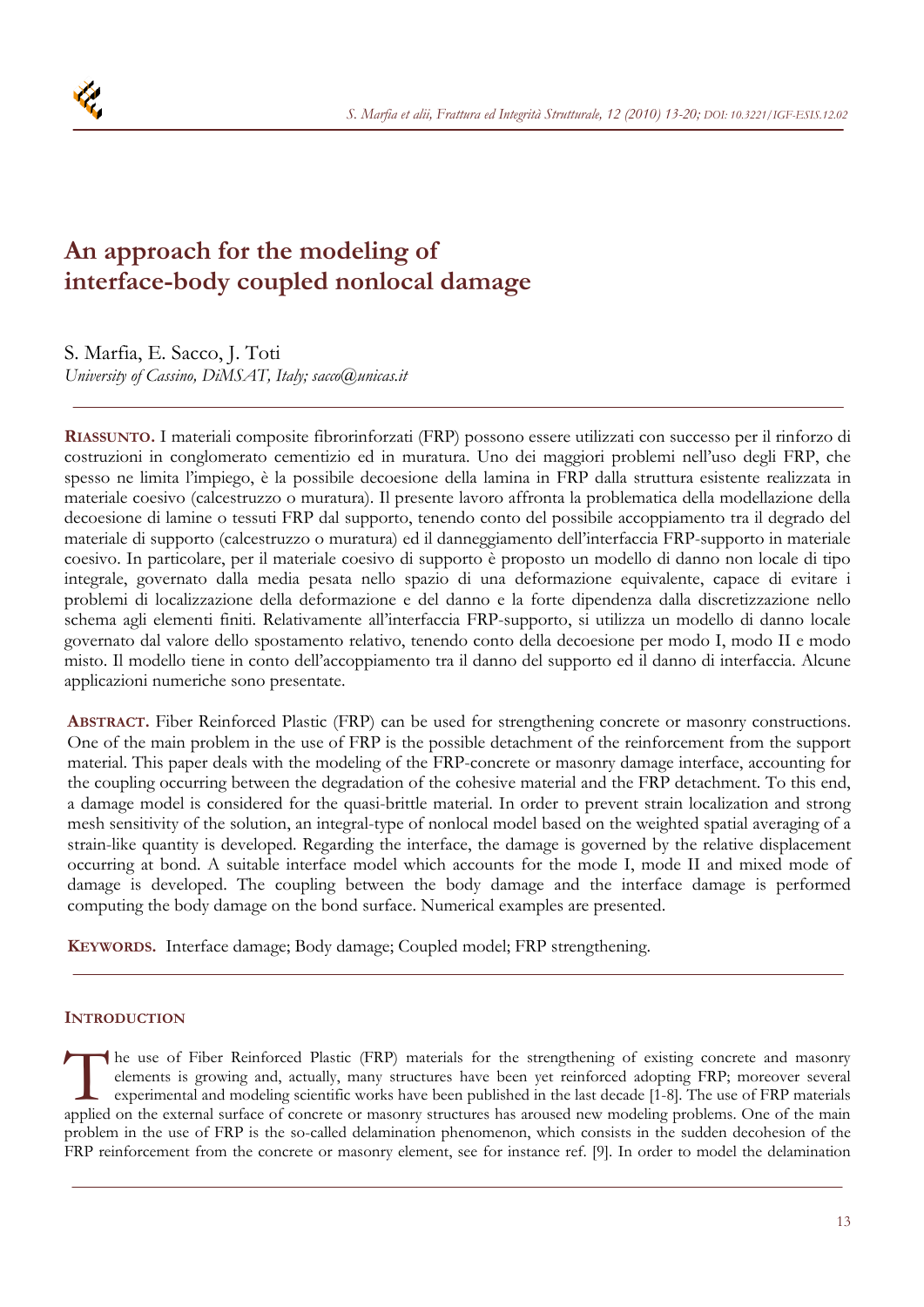#### *S. Marfia et alii, Frattura ed Integrità Strutturale, 12 (2010) 13-20; [DOI: 10.3221/IGF-ESIS.12.02](http://dx.medra.org/10.3221/IGF-ESIS.12.02&auth=true)*



phenomenon and to predict the possible decohesion of the FRP from the support material, special interface models are often adopted. The response of these special elements is mainly based on the damage and/or on plasticity models.

On the other hand, the concrete as well as the masonry are quasi-brittle materials, whose mechanical response is characterized by damage with softening, which is due to the development of micro-cracks. Thus, two damage effects could be present in the quasi-brittle reinforced structural elements: the body damage, which develops inside the domain of the continuous body, and the interface damage, which occurs at the FRP – concrete or masonry interface. It has to be remarked that experimental evidences demonstrate that the detachment of the FRP from the support material occurs with the peeling of a thin layer from the external surface of the quasi-brittle material; this collapse behavior is due to the fact that the strength of the glue used to fix the FRP to the support is greater than the strength of the concrete or masonry support. From this observation, it can be deduced that the body damage and the interface damage cannot evolve independently one from the other, in other words, they are coupled. In particular, the interface damage has to depend on the distribution of the body damage. In the knowledge of the authors, the first paper in which a coupled body-interface damage model has been developed is due to [Freddi and Frémond \[1\].](#page-7-0)

In the present paper a damage model is proposed for the quasi-brittle material. The damage evolution is governed by an equivalent strain variable. In order to prevent strain localization and strong mesh sensitivity of the solution, typical of cohesive heterogeneous materials subjected to damage and softening, an integral-type of nonlocal model based on the weighted spatial averaging of a strain-like quantity is developed. Regarding the interface, the damage is governed by the relative displacement occurring at bond. A suitable interface model which accounts for the mode I, mode II and mixed mode of damage is developed. The coupling between the body damage and the interface damage is performed ensuring that the interface damage is not lower than the body damage evaluated on the bond surface.

An initial simple application is performed in order to assess the performances of the proposed model in reproducing the mechanical behavior of quasi-brittle material strengthened with external FRP materials.

## **POSITION OF THE PROBLEM**

mechanical system made of two bodies  $\Omega_1$  and  $\Omega_2$ , schematically illustrated in Fig. 1, is considered. The two bodies, subjected to body forces, surface forces and prescribed displacements, are connected by an adhesive interface  $\Im = \partial \Omega_1 \cap \partial \Omega_2$ , which is assumed to have zero thickness. The problem is developed in the framework of small strain and displacement theory. The displacement fields of the two joined bodies are denoted as  $\mathbf{u}^1$  and  $\mathbf{u}^2$ , while the relative displacement at the typical point  $\mathbf{x}^3$  on the interface  $\mathbf{\Im}$  is  $\mathbf{s}(\mathbf{x}^3) = \mathbf{u}^1(\mathbf{x}^3) - \mathbf{u}^2(\mathbf{x}^3)$ . A local coordinate system on the interface  $(x_T, x_N)$  is introduced.  $\mathbf{A}^{\tiny \text{nc}}_{\tiny \text{in}}$ 



Figure 1: Mechanical system of two bodies in adhesion.

It is assumed that the body  $\Omega_1$  and the interface  $\Im$  can develop damage, while the body  $\Omega_2$  is assumed to behave as a linear elastic material. Thus, two damage variables are introduced,  $D_{\Omega}$  and  $D_{\Omega}$ , associated to the degradation state of the body  $\Omega_1$  and of the interface  $\mathfrak{I}$ , respectively.

In many physical problems, the interface failure is not due to the damage of the adhesive material joining the two bodies  $\Omega_1$  and  $\Omega_2$ , but it occurs because of the properties degradation of a thin layer of the body  $\Omega_1$ ; in fact, the decohesion is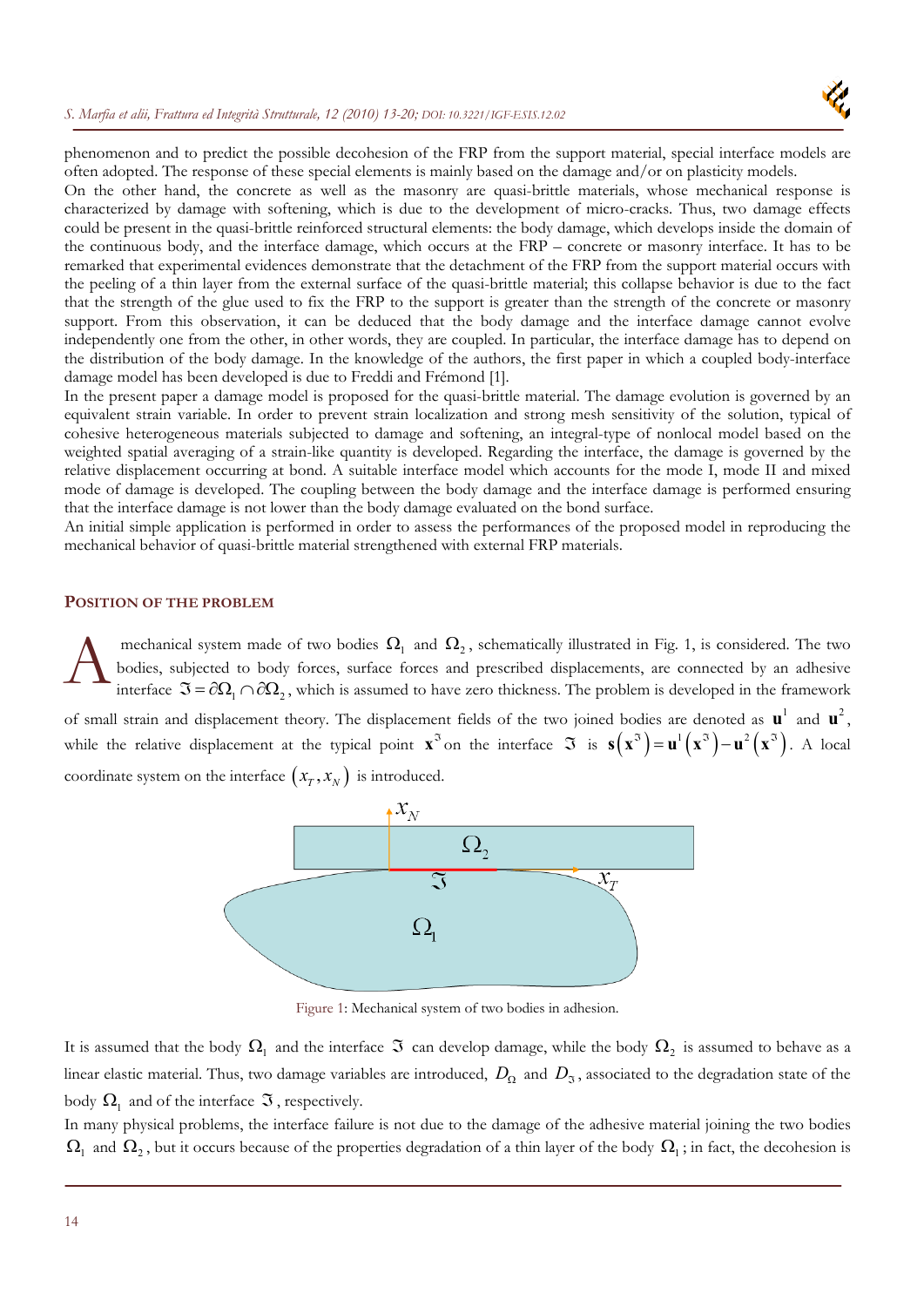

often characterized by the peeling of a thin layer from the external surface of the body  $\Omega_1$ . This observation leads to the consequence that the interface damage depends on the degradation state of the material constituting  $\Omega_1$ . Thus, a coupling between the interface and body damage variables,  $D_3$  and  $D_0$ , respectively, arises.

On the other hand, the independent evolution of the two damage variables can lead to physically unacceptable results. The mechanical system illustrated in Fig. 2, representing the scheme of a possible decohesion test, is considered. A damage evolutive model is adopted for the material constituting the body  $\Omega_1$ ; regarding the interface, a mode II damage model is assumed. In particular, limiting the analysis to the tangential effect, i.e. neglecting the normal stress, the interface constitutive relationship is written in the form:

$$
\tau_T = (1 - D_{\mathfrak{I}}) K_T s_T \tag{1}
$$

The damage parameter is function of the history of relative displacement as follows:

$$
D_{\mathfrak{I}} = \max_{\text{history}} \left\{ \min \left\{ 1, \tilde{D}_{\mathfrak{I}} \right\} \right\} \tag{2}
$$

where the parameter  $\tilde{D}_{\mathfrak{I}}$  is expressed by the relationship :

$$
\tilde{D}_{\mathfrak{I}} = \frac{s_T^f}{s_T^f - s_T^0} \left( \frac{|s_T| - s_T^0}{|s_T|} \right) \tag{3}
$$

with  $s_T^0 = \tau_T^0 / K_T$  the first cracking relative displacement and  $s_T^f = 2G_{cT}/\tau_T^0$  the full damage relative displacement, being  $\tau^0_T$  the peak stress on the first cracking relative displacement and  $G_{cT}$  the specific fracture energy in mode II. The properties of the materials constituting the considered scheme are the following:

1 1 2 2 30 3 16000 MPa 0.2 230000 MPa 0.0 *T T cT* 1500 N/mm 3 MPa 0.3 N/mm *E E K G* (4)

Figure 2: Scheme for decohesion test.

Finite element analyses are performed in order to evaluate the maximum value of the carried force  $F_{\text{max}}$  before the decohesion of the body  $\Omega_2$  from the body  $\Omega_1$ , for different lengths of adhesion. Computations are developed considering the damage state of the body  $\Omega_1$  assigned and constant during the whole analysis, while the interface damage evolves during the loading history. Thus, the body and interface damages are uncoupled. In [Fig. 3,](#page-3-0) the value of  $F_{\text{max}}$  is plotted versus the adhesion length. Note that  $D<sub>I</sub>$  denotes the initial value of the interface damage. It can be remarked that increasing the adhesion length, initially the value of  $F_{\text{max}}$  grows, till the optimal adhesion length  $\ell_e$  is reached, after which  $F_{\text{max}}$  remains constant. Moreover, it can be emphasized that for higher values of the damage state of the body  $\Omega_1$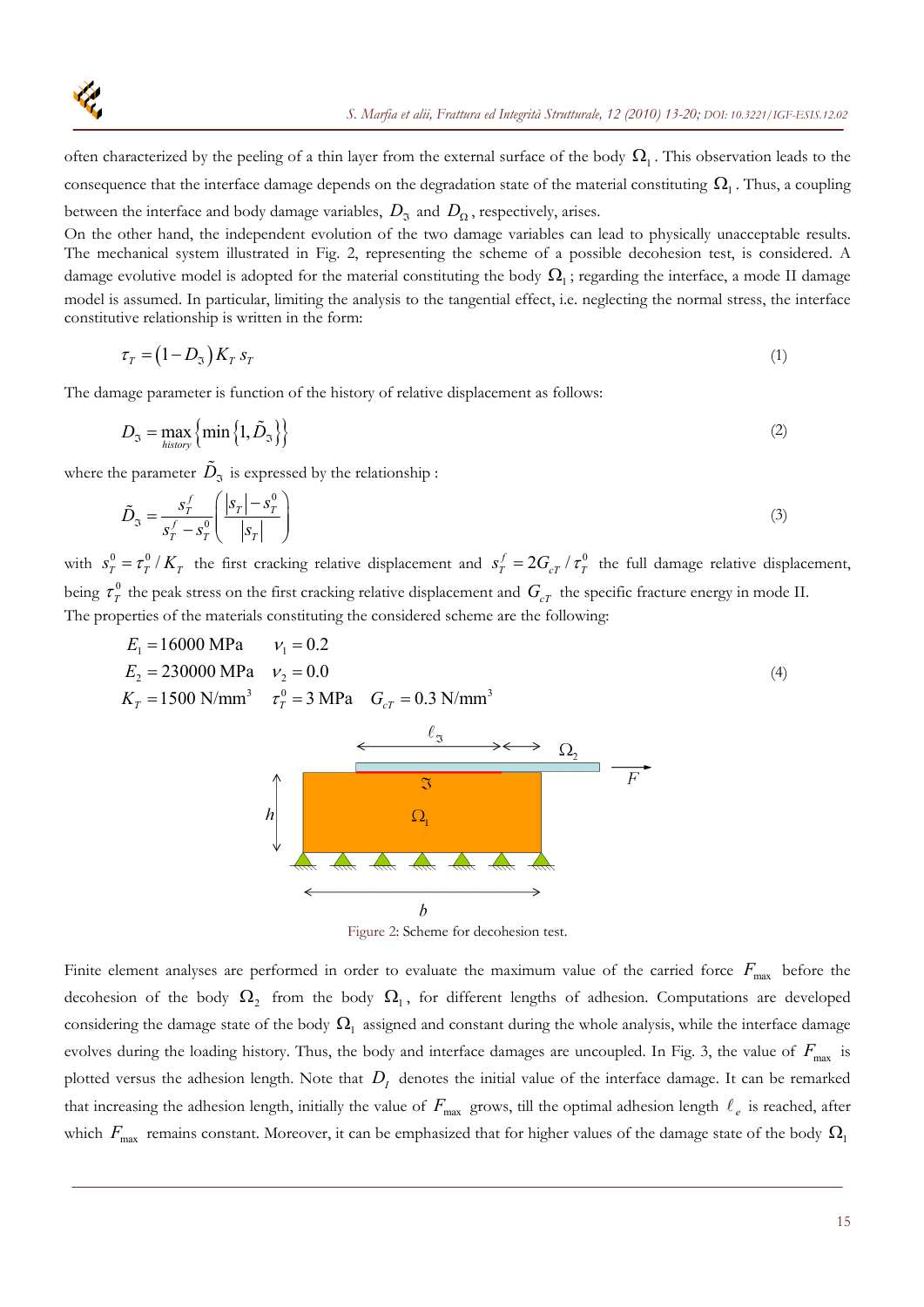

<span id="page-3-0"></span>the optimal adhesion length increases and also the maximum value of  $F_{\text{max}}$  increases. While the first results is absolutely expected, the second one appears physically unacceptable, as it implies that more the support material is damaged greater values of the forces can be transmitted from  $\Omega_2$  to  $\Omega_1$ . This strange effect is due to the uncoupled damage evolution of the body and of the interface.



Figure 3: Decohesion force  $F_{\text{max}}$  versus adhesion length, uncoupled damage model.

#### **THE FREDDI-FREMOND MODEL**

he Freddi-Fremond (FF) model is based on the assumption of the following forms for the free energy and the pseudo-potential of dissipation of the domain  $\Omega_1$ :  $\prod^{\text{he}}$ 

$$
\Psi_{\Omega} = \frac{1}{2} (1 - D_{\Omega}) \left[ \lambda \left( tr \mathbf{\varepsilon} \right)^{2} + 2 \mu \mathbf{\varepsilon} \bullet \mathbf{\varepsilon} \right] + w D_{\Omega} + \frac{1}{2} k \left( \nabla D_{\Omega} \right)^{2} + I \left( D_{\Omega} \right) \tag{5}
$$

$$
\Phi_{\Omega} = \frac{1}{2}c(\dot{D}_{\Omega})^2 + I_+\left(\dot{D}_{\Omega}\right) \tag{6}
$$

where  $\varepsilon$  is the strain tensor,  $\lambda$  and  $\mu$  are the Lamé parameters,  $w$  is the initial threshold energy,  $k$  is a parameter measuring the nonlocal effect, *I* and  $I_{\perp}$  are the indicator functions of the sets  $[0,1]$  and  $[0,+\infty]$ , respectively, *c* is the viscosity parameter of damage, while the dot symbol  $\bullet$  denotes the scalar product between two tensors, the superposed dot on the damage variable indicates the derivative with respect to the time. The free energy and the pseudo-potential of dissipation of the interface  $\Im$  are:

$$
\Psi_{3} = w_{3} D_{3} + \frac{1}{2} k_{3} (\nabla D_{3})^{2} + I (D_{3}) + I_{-} ((\mathbf{u}_{2} - \mathbf{u}_{1}) \cdot \mathbf{N})
$$
  
+ 
$$
\frac{1}{2} (1 - D_{3}) \hat{k}_{3} ||\mathbf{u}_{2} - \mathbf{u}_{1}||^{2} + \frac{1}{2} k_{3,\Omega} (D_{3} - D_{\Omega})^{2}
$$
  

$$
\Phi_{3} = \frac{1}{2} c_{3} (\dot{D}_{3})^{2} + I_{+} (\dot{D}_{3})
$$
(8)

where  $w_{\alpha}$  is surface Dupré energy,  $k_{\alpha}$  is a parameter measuring the nonlocal effect,  $I_{\alpha}$  is the indicator function of the set  $[-\infty, 0]$ ,  $\bullet$  indicates the scalar product, **N** is the outward versor normal to the domain  $\Omega_1$  in correspondence of the interface  $\Im$  ,  $\hat k_\Im$  is the interface stiffness,  $k_{\Im,\Omega}$  is the surface-domain interaction parameter and  $c_\Im$  is the viscosity parameter of interface damage. Moreover, a further nonlocal interface effect is also introduced in the FF model.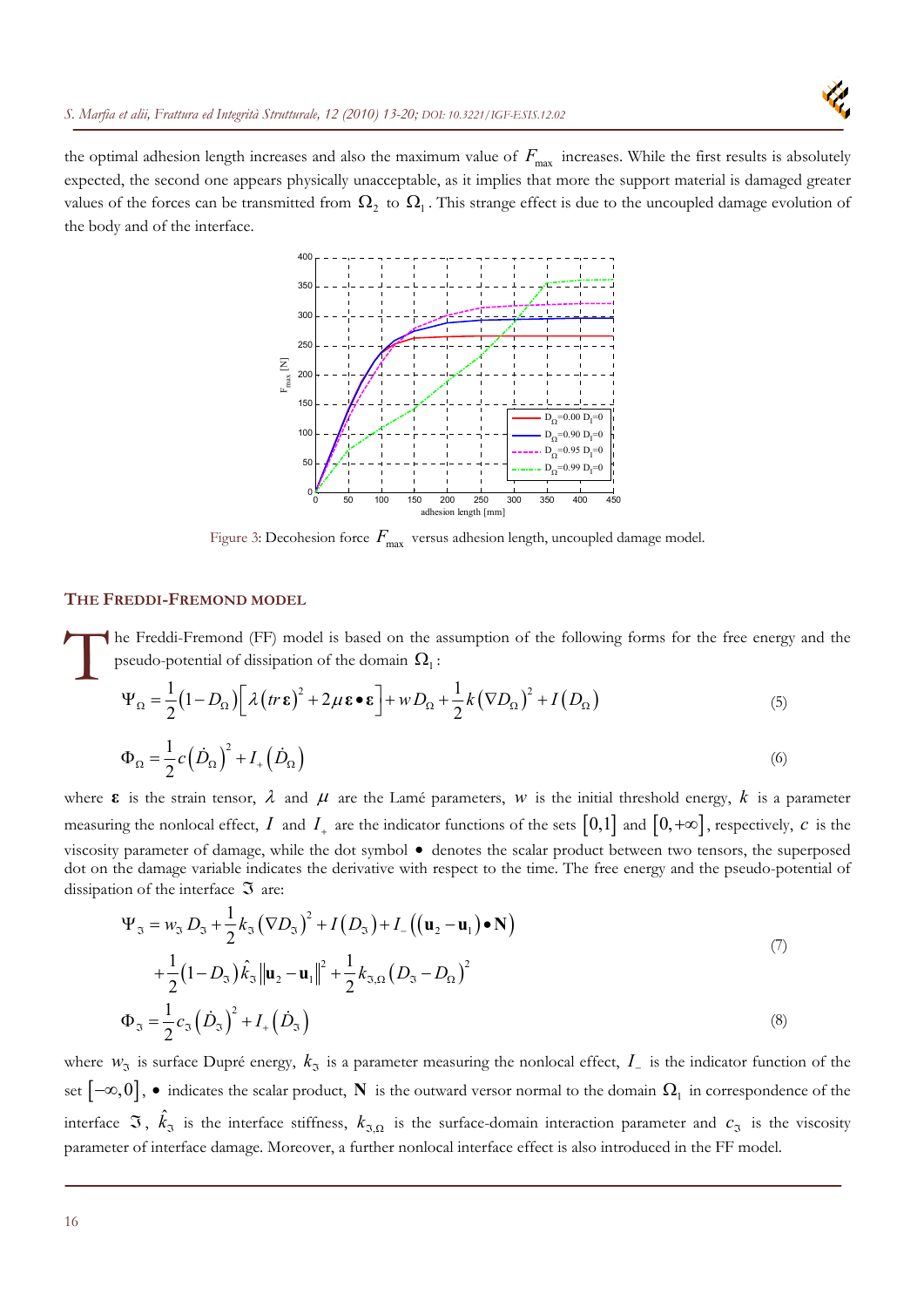

The derivatives of the free energies with respect to the observable and internal variables lead to the state equations. The derivative of the pseudo-potentials of dissipation with respect to the damage variable allows to derive the evolutionary law for the damage.

Balance equation are recovered in the FF model using the virtual power principle.

The following remarks regarding the FF model can be reported:

- o both the continuum damage model and the interface damage model are nonlocal; in particular, the nonlocal effect is accounted for by the presence of the squares of the damages gradient appearing in the free energies  $\Psi_{\Omega}$  and  $\Psi_{\Im}$ ;
- o damage and strain localizations are avoided by the nonlocal damage effect and by the presence of the viscosity in the damage evolution law;
- o the interface-body damage coupling is due to the presence of the term  $k_{\mathfrak{I},\Omega}(D_5-D_{{}_{\Omega}})^2$  in the definition of the free energy  $\Psi_{\mathfrak{I}}$ ;
- o the interface damage and the body damage evaluated on the surface of adhesion are constrained, in the limit that  $k_{\mathfrak{A},\Omega} \to \infty$ , to assume the same value;
- o because of the damage coupling and of the nonlocal damage diffusion, if the body damage evolves, then the interface damage occurs; analogously, the growth of the interface damage induces the body damage evolution.

#### **THE NONLOCAL INTERFACE-BODY DAMAGE MODEL**

The mechanical system under investigation is composed by the body  $\Omega_2$ , whose behavior is considered linear elastic, in adhesion with the body  $\Omega_1$ , characterized by a quasi-brittle cohesive response, by means of a gl elastic, in adhesion with the body  $\Omega_1$ , characterized by a quasi-brittle cohesive response, by means of a glue whose mechanical properties are much better that those of the support cohesive material. In such a case, the interface model describes the overall response of the glue material and of a thin layer on the surface of the support material. Experimental evidences show that the body damage strongly influences the degradation state of the interface, reducing the mechanical properties of the thin layer on the surface of the support material. On the contrary, the damage and also the failure of the interface does not induces damage diffusion inside the body  $\Omega_1$ . In other words, if the body  $\Omega_1$  is damaged the degradation of the interface occurs; but it is possible to induce damage and even failure of the interface without damaging the body, i.e. the body  $\Omega_2$  can be detached from the body  $\Omega_1$  without inducing degradation of the mechanical properties of the body  $\Omega_1$ , unless of the thin layer of material which, indeed, is modeled by the interface. For this reason, the idea is to develop a interface-body damage model whose coupling is governed by a unilateral effect:  $D_{\gamma} \geq D_{\gamma}$ .

A very simple body damage model is considered, developed in the two-dimensional framework. As a softening constitutive law is introduced for the body  $\Omega_1$ , localization of the strain and damage could occur. In order to overcome this pathological problem and, also, to avoid strong mesh sensitivity in finite element analyses, nonlocal constitutive law is considered. In particular, an integral nonlocal model is adopted; in fact, the nonlocal value of the strain tensor evaluated as:

$$
\overline{\mathbf{\varepsilon}}(\mathbf{x}) = \frac{1}{\int_{\Omega_1} \psi(\mathbf{x} - \mathbf{y}) d\Omega} \int_{\Omega_1} \psi(\mathbf{x} - \mathbf{y}) \mathbf{\varepsilon}(\mathbf{y}) d\Omega
$$
\n(9)

where  $\psi(\mathbf{x})$  is a weight function. It is assumed that the degradation of the cohesive material is due to the positive principal strain [11, 12]; thus, the equivalent strain is introduced:

$$
\varepsilon_{eq} = \sqrt{\left\langle \overline{\varepsilon_1} \right\rangle^2 + \left\langle \overline{\varepsilon_2} \right\rangle^2} \tag{10}
$$

where  $\overline{\varepsilon}_1$  and  $\overline{\varepsilon}_2$  are the nonlocal principal strains and the symbol  $\langle \bullet \rangle$  denotes the positive part of a number. An exponential damage evolution law is considered:

$$
D_{\Omega} = \max_{history} \{ \min \{ 1, \tilde{D}_{\Omega} \} \} \qquad \qquad \tilde{D}_{\Omega} = \frac{\varepsilon_{eq} - \varepsilon_0 e^{-k(\varepsilon_{eq} - \varepsilon_0)}}{\varepsilon_{eq}} \qquad (11)
$$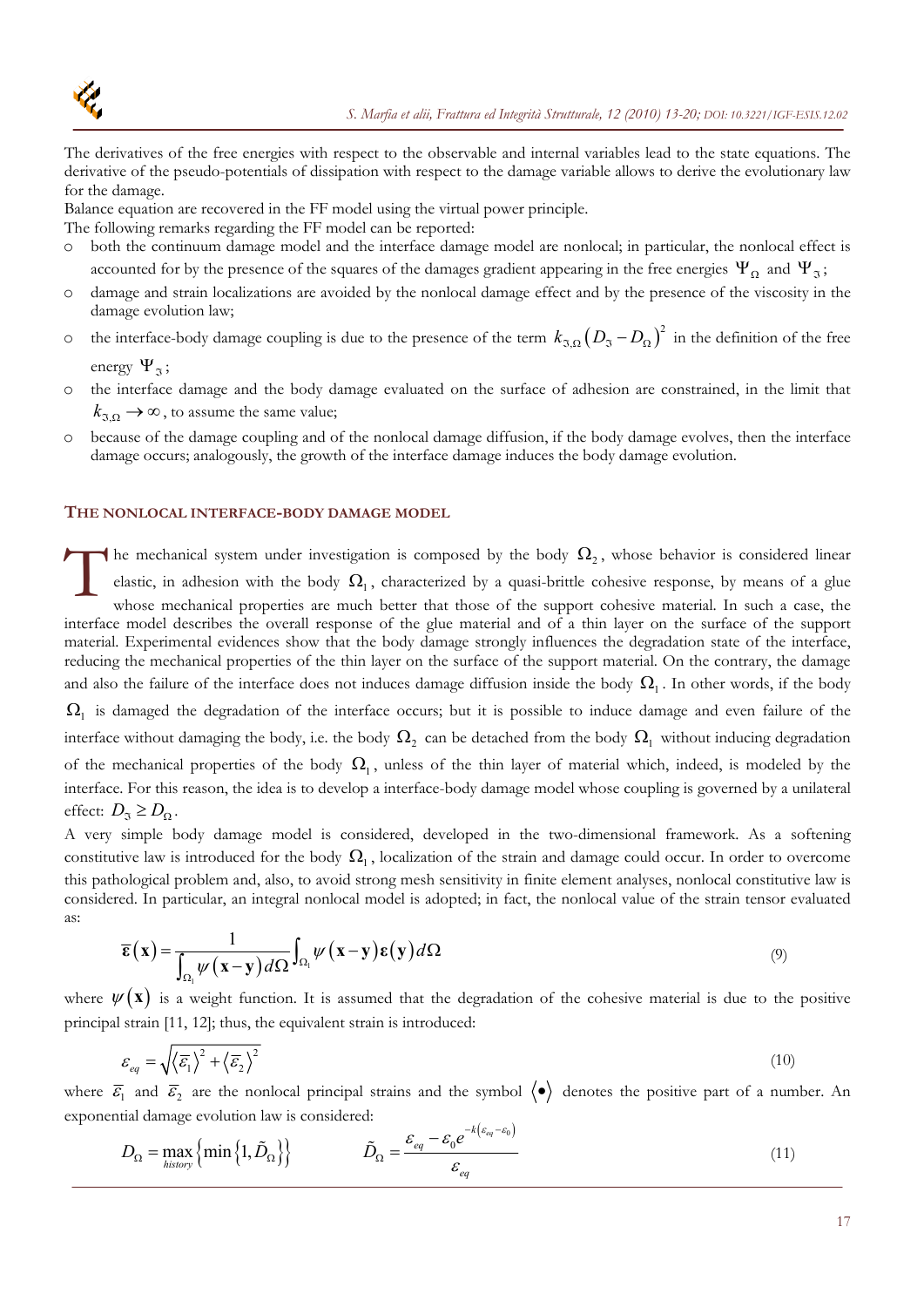

where the starting value of  $D_{\Omega}$  is zero,  $\varepsilon_0$  is the initial threshold damage strain and  $k$  is a material parameter associated to the damage energy.

About the evolution of the interface damage parameter  $D_3$ , a model which accounts for the coupling of mode I of mode II of fracture is considere[d \[13, 14\].](#page-7-0) In fact, the two quantities  $\eta_N$  and  $\eta_T$ , defined as the ratios between the first cracking relative displacement  $s_N^0$  and  $s_T^0$  and the full damage relative displacement  $s_N^f$  and  $s_T^f$  are introduced:

$$
\eta_N = \frac{s_N^0}{s_N^f} = \frac{s_N^0 \tau_N^0}{2G_{cN}}, \qquad \eta_T = \frac{s_T^0}{s_T^f} = \frac{s_T^0 \tau_T^0}{2G_{cT}}
$$
(12)

where  $\tau_N^0$  and  $\tau_T^0$  are the peak stresses on the first cracking relative displacement and  $G_{cN}$  and  $G_{cT}$  are the specific fracture energies in mode I and mode II, respectively. Then, the parameter  $\eta$ , which relates the two modes of fracture, is defined as follows:

$$
\eta = \frac{\left\langle s_N \right\rangle_+^2}{\left\| \mathbf{s} \right\|^2} \eta_N + \frac{s_T^2}{\left\| \mathbf{s} \right\|^2} \eta_T \tag{13}
$$

Then, the relative displacement ratios are introduced:

$$
Y_N = \frac{\langle s_N \rangle}{s_N^0} \qquad Y_T = \frac{s_T}{s_T^0} \tag{14}
$$

and the equivalent relative displacement ratio is considered:

$$
Y = \sqrt{Y_N^2 + Y_T^2} \tag{15}
$$

Finally, the damage parameter is assumed to be a function of the history of relative displacement as follows:

$$
D_{\mathfrak{I}} = \max_{\text{history}} \left\{ \min_{\mathbf{z}} \left\{ 1, \tilde{D}_{\mathfrak{I}} \right\} \right\} \tag{16}
$$

where the parameter  $\tilde{D}_3$  can be expressed by the relationship :

$$
\tilde{D}_{\mathfrak{I}} = \frac{Y - 1}{Y(1 - \eta)}\tag{17}
$$

Note that the Eq. (17) allows to obtain a linear stress - relative displacement relationship when pure mode I or pure mode II is activated. In fact, setting for instance  $s_T = 0$ , formula (17) becomes:

$$
\tilde{D}_{3} = \frac{Y_{N} - 1}{Y_{N} (1 - \eta_{N})} = \frac{s_{N} - s_{N}^{0}}{s_{N} (1 - \eta_{N})}
$$
\n(18)

Thus, in the softening phase, the normal stress at the interface results:

$$
\tau_N = \left(1 - \tilde{D}_3\right) K_N s_N = \left(s_N^f - s_N\right) \frac{K_N}{s_N^f - s_N^0} s_N^0 \tag{19}
$$

which is a linear relation between the stress  $\tau_N$  and the relative displacement  $s_N$ . Analogously, setting  $s_N = 0$ , the tangential stress is related to  $S_T$  by the linear relationship:

$$
\tau_T = \left(1 - \tilde{D}_3\right) K_T s_T = \left(s_T^f - s_T\right) \frac{K_T}{s_T^f - s_T^0} s_T^0 \tag{20}
$$

Indeed, as previously emphasized, the interface damage depends also on the state of deterioration of the support material, i.e. on the damage occurring in the body  $\Omega_1$ . Thus, the body damage  $D_{\Omega}$  has to be evaluated on the surface corresponding to the interface  $\Im$  . Once the interface damage  $D_{\Im}(\mathbf{x}^3)$  and the body damage  $D_{\Omega}(\mathbf{x}^3)$ , are evaluated, the damage state of the interface  $D^c_{\sigma}(\mathbf{x}^{\sigma})$  is set as the maximum between the two obtained values, i.e.: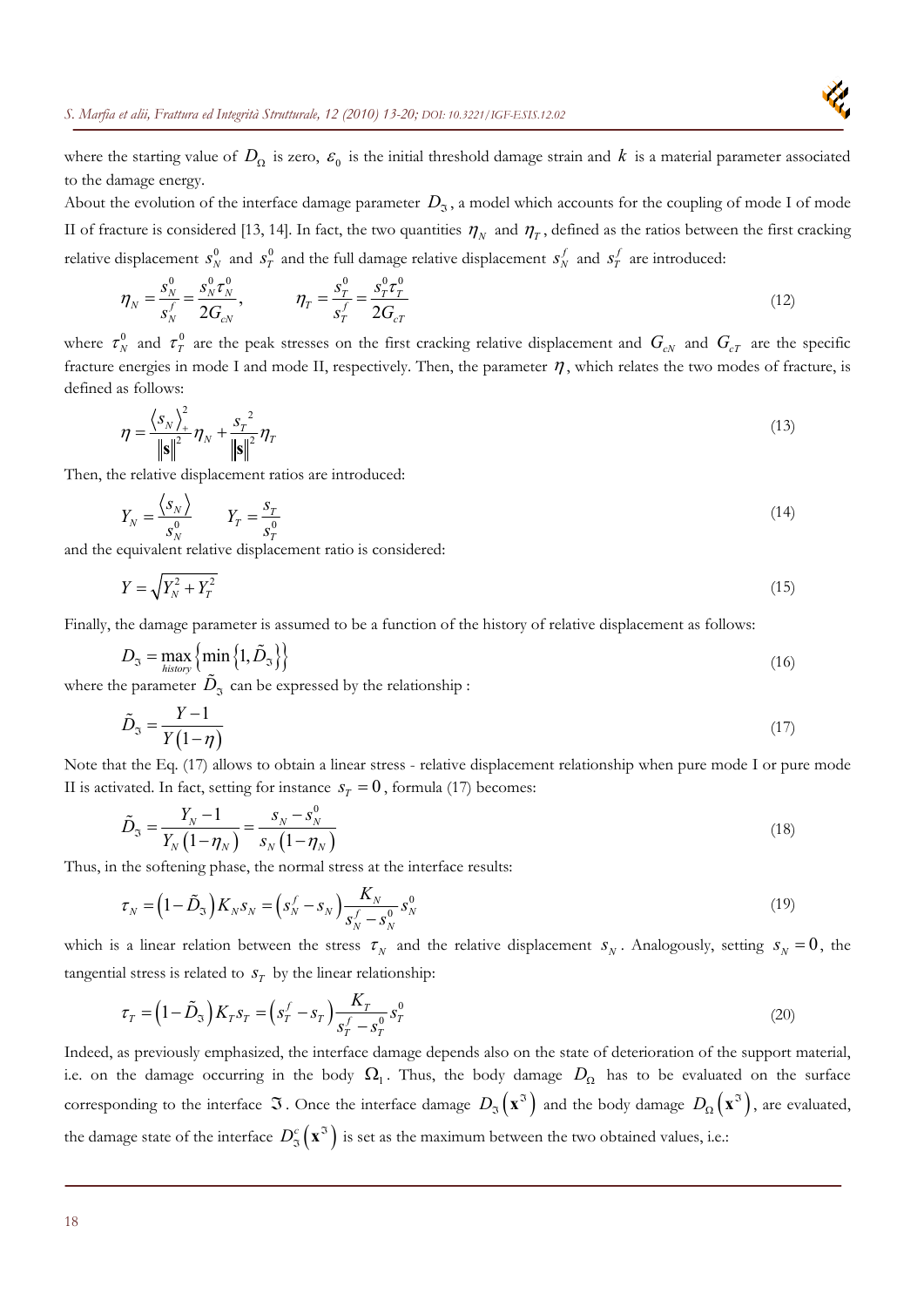

$$
D_{\mathfrak{I}}^{c}\left(\mathbf{x}^{\mathfrak{I}}\right)=\max\left\{D_{\mathfrak{I}}\left(\mathbf{x}^{\mathfrak{I}}\right),D_{\Omega}\left(\mathbf{x}^{\mathfrak{I}}\right)\right\}\tag{21}
$$

where the superscript *c* indicates that the evaluated damage accounts for the coupling between the interface and the body damages.

The following remarks can be emphasized:

- $\circ$  if the body  $\Omega_1$  is damaged, implicitly the interface is even damaged; in other words, the damage state of the interface depends on the state of degradation of the body.
- o if the body  $\Omega_1$  is not damaged, the interface damage is governed by the variable  $D_{\gamma}$ , i.e. on the relative displacement occurring on the interface.

In order to perform a first and simple assessment of the proposed model, the problem proposed in previous section, as a possible delamination test, is considered again, but accounting for the coupling damage given in Eq. (21). The damage of the body indeed is equivalent to the reduction of the initial properties of the interface.



Figure 4: Decohesion force  $F_{\text{max}}$  versus adhesion length, coupled damage model.

In Fig. 4, the value of  $F_{\text{max}}$  is plotted versus the adhesion length. When the coupling between the interface and body damage is accounted for, the following observations can be remarked:

- o as in the case of the uncoupled model, increasing the adhesion length  $\ell$  the value of  $F_{\text{max}}$  grows, until the optimal adhesion length  $\ell_e$  is reached, after which  $F_{\text{max}}$  remains constant;
- $\circ$  as in the case of the uncoupled model, for higher values of the damage state of the body  $\Omega_1$  the optimal adhesion length increases;
- o for higher values of the damage state of the body  $\Omega_1$  the maximum value of  $F_{\text{max}}$  decreases.

This last results appears much more reliable with respect to the one obtained adopting the uncoupled damage model.

### **CONCLUSIONS**

n conclusion, a coupled interface-body nonlocal damage model is proposed. The presented application consider a very simple structural scheme, subjected to elementary loading and damage histories. Although the simplicity of the scheme and the damage evolution of the considered application, it is remarked the necessity of the use of the In conclusion, a coupled interface-body nonlocal damage model is proposed. The presente very simple structural scheme, subjected to elementary loading and damage histories. Althouse scheme and the damage evolution of the c

The research will continue implementing the proposed model in a finite element code in order to develop an effective tool for the strengthening design and to investigate on mode complex structural applications.